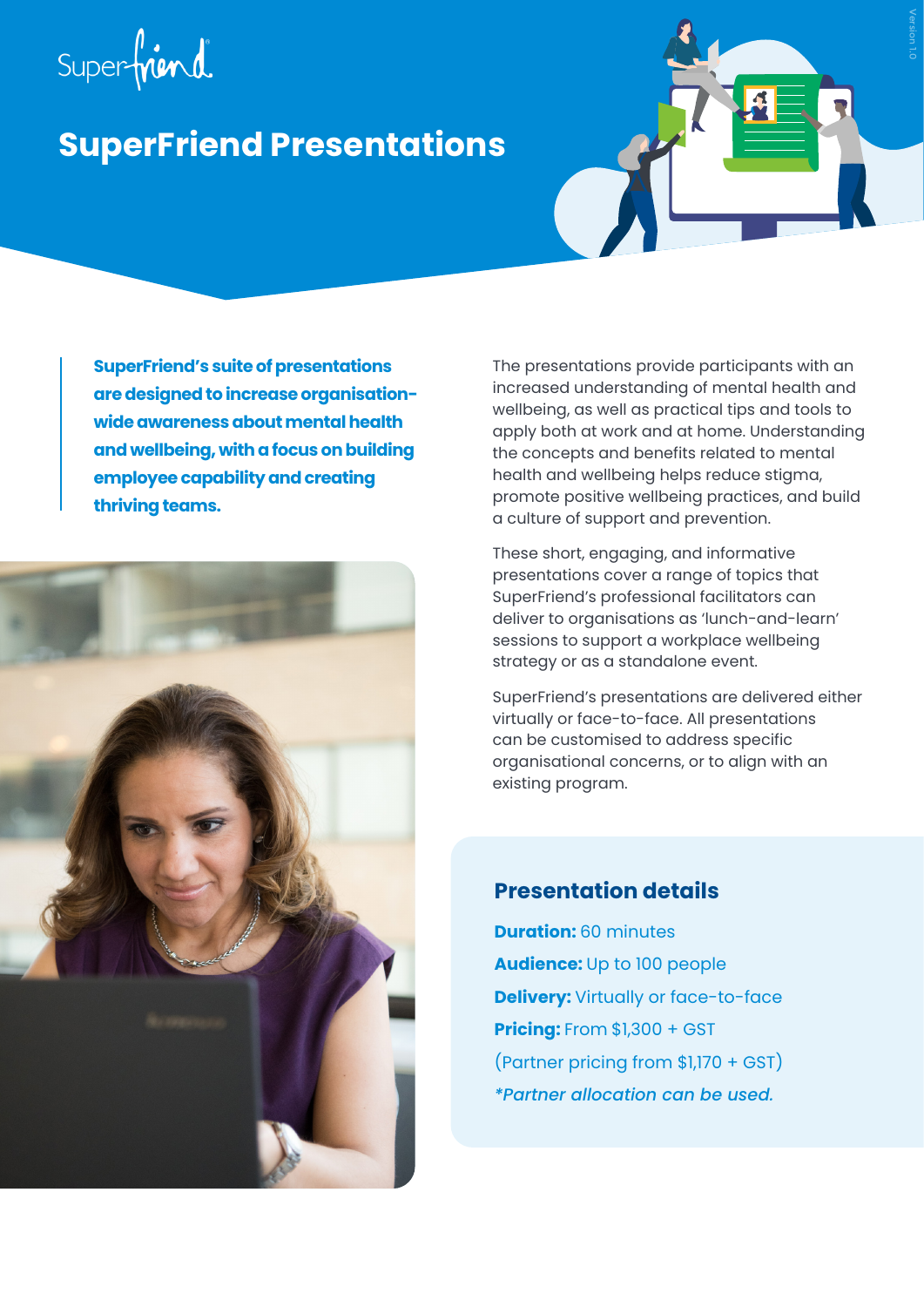

### **Available presentations**

#### **Understanding mental health and wellbeing\***

This presentation offers participants an introduction to workplace mental health and wellbeing and includes content on navigating COVID-19 and remote working challenges. Participants will learn how to recognise the difference between mental health and mental illness, the early warning signs of compromised mental health, and will be equipped with the confidence to have a conversation. It will also highlight the importance of self-care, provide coping mechanisms and remote working tips.

#### **Five Ways to Wellbeing\***

This presentation is designed to create awareness about how the nature of work-life balance has changed over time, and provides participants with an understanding of the difference between mental health and mental illness. Participants will learn about the Five Ways to Wellbeing and how applying these actions support people's mental health and wellbeing. The presentation covers practical and simple activities that participants can do every day to maintain good mental health, boost resilience and help minimise risk of mental health problems.

#### **Retiring Well\***

Aimed at those thinking about retirement in the next 5-10 years, this presentation will assist participants in planning for the changes retirement offers. Retirement is one of life's biggest transitions; the earlier you can begin planning, the better the outcomes and ability to achieve lasting wellbeing. Participants will learn: practical strategies that support wellbeing, factors that contribute to adjusting well, the resources available to assist in planning and the options available to them when consider retirement.

#### **Best practice approach to managing change\***

Aimed at employers and managers, this presentation will assist participants to understand the positive and negative implications of change, outline strategies to effectively manage change and the best practice principles of change management. Change can be challenging, and can have negative impacts on employees and the organisation if not managed well. Participants will learn the process and impacts of change and best practice principles and tips for managing change well.

#### **Strategies for managing pandemic fatigue and burnout\***

Over 18 months into the COVID-19 pandemic and many of us are feeling the strain of lockdowns, working from home and prolonged uncertainty on our mental health and wellbeing. Research shows that people are taking less leave and working longer hours, which can lead to increased feelings of fatigue, burnout and overwhelm. This presentation provides an overview of mental health and the science between pandemic fatigue, delineates the difference between burnout and overwhelm, and provides staff with practical strategies to help with motivation, consistency and coping through ongoing uncertainty.